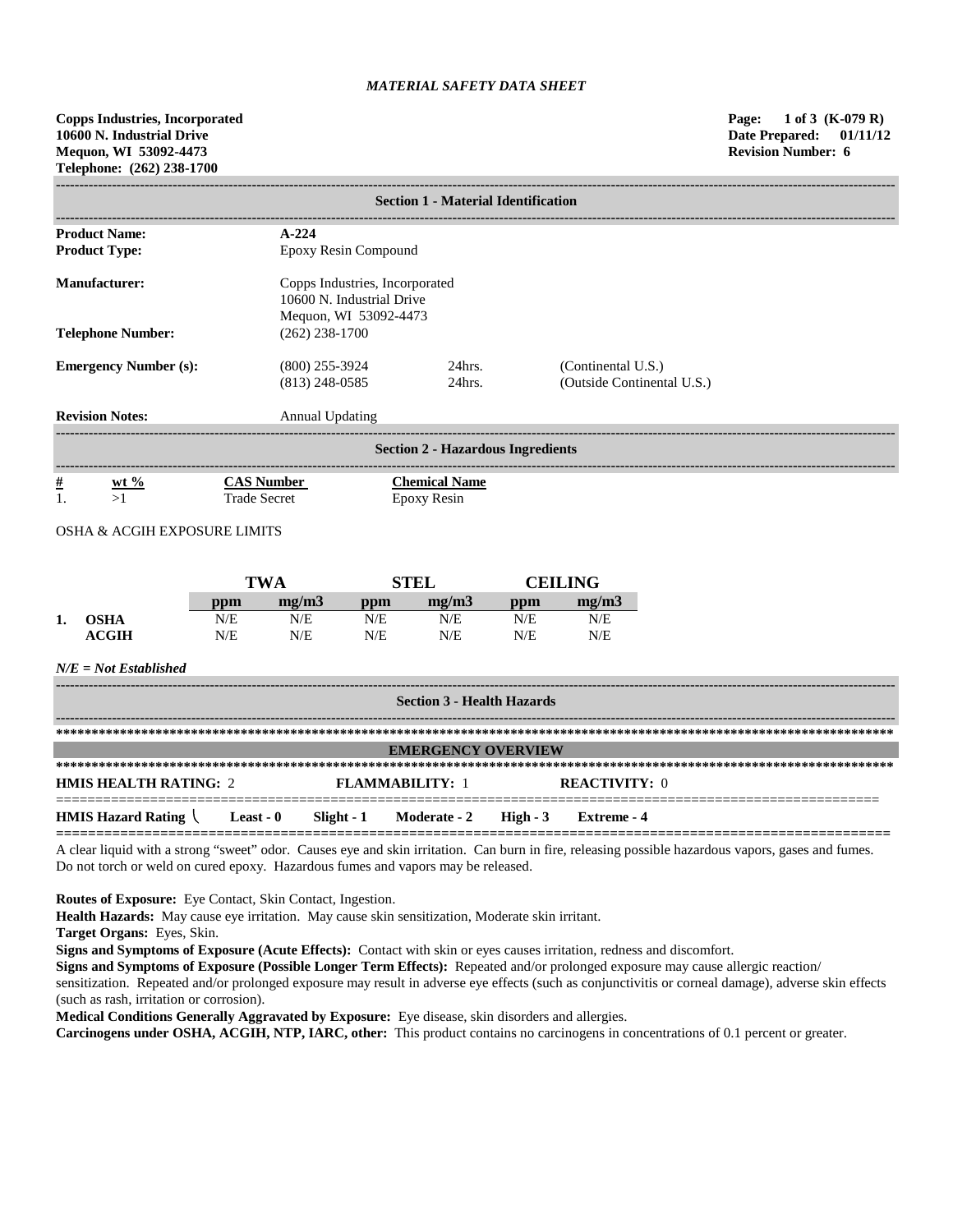| <b>Copps Industries, Incorporated</b> |
|---------------------------------------|
| Mequon, WI 53092-4473                 |
| Telephone: (262) 238-1700             |

## **------------------------------------------------------------------------------------------------------------------------------------------------------------------------------------ Section 4 - First Aid**

**------------------------------------------------------------------------------------------------------------------------------------------------------------------------------------ Eye Contact:** Hold eyelids apart and immediately flush eyes with plenty of water for at least 15 minutes. Seek medical attention.

**Skin Contact:** Remove contaminated clothing/shoes and wipe excess from skin. Flush skin with water. Follow by washing with soap and water. If irritation occurs, seek medical attention. If contact with hot product occurs, immediately flush with cool water for 15 minutes. Carefully remove clothing; if clothing is stuck to a burn area do not pull it off, but cut around it. Cover burn area with a clean material. Get medical attention immediately.

**Inhalation:** Remove victim to fresh air and provide oxygen. If breathing is difficult, seek medical attention.

**Ingestion:** If swallowed, call physician immediately. Induce vomiting only as directed by medical personnel. Never give anything by mouth to an unconscious person. Get medical attention immediately.

#### **------------------------------------------------------------------------------------------------------------------------------------------------------------------------------------ Section 5 - Fire and Explosion Data**

| <b>Flash Point (closed cup):</b> $>200^{\circ}$ F | Upper Explosion Limit (UEL):                                                                                                                  | No data |
|---------------------------------------------------|-----------------------------------------------------------------------------------------------------------------------------------------------|---------|
| <b>Auto Ignition Temperature:</b> No data         | Lower Explosion Limit (LEL):                                                                                                                  | No data |
|                                                   | <b>Fire Hazard Classification (OSHA/NFPA):</b> This product is not considered flammable nor combustible, but will burn if involved in a fire. |         |

**Extinguishing Media:** Foam, Carbon Dioxide (CO2), or dry chemical.

**Special Fire Fighting Procedures:** Keep personnel removed from area and upwind of fire. Wear full fire-fighting turn-out gear (full bunker gear) and respiratory protection (SCBA). Cool fire exposed containers with water spray.

**Unusual Fire and Explosion Hazards:** Hazardous combustion products may be present. Combustion may form aldehydes, nitrous oxides, carbon monoxide (CO), and carbon dioxide (CO2).

**------------------------------------------------------------------------------------------------------------------------------------------------------------------------------------ Section 6 - Accidental Release Measures**

**------------------------------------------------------------------------------------------------------------------------------------------------------------------------------------ Containment Techniques (Removal of ignition sources, diking, etc.)** Stop the leak, if possible. Shut off or remove all ignition sources. Construct a dike to prevent spreading.

**Clean-Up Procedures:** Spread absorbent material over area. Wipe or scrape up material. Dispose of material in accordance with local, state and federal regulations. Wash area with soap and water. Prevent washings from entering sewers or waterways.

**Other Emergency Advice:** Wear protective clothing, boots, gloves, respirator, and eye protection.

## ------------------------------------------------------------------------------------------------------------------------------------------------------------------------------------ **Section 7 - Handling and Storage**

**------------------------------------------------------------------------------------------------------------------------------------------------------------------------------------ Storage:** Store in a cool (60-80 °F), dry, ventilated place. Crystallization may occur if storage temperature drops below 55°F for a prolonged period of time. Store in closed containers.

**Handling:** Avoid contact with skin, eyes, or clothing. When handling, do not eat, drink, or smoke.

**Other Precautions:** Wash thoroughly after handling. Remove contaminated clothing and gear. Decontaminate. Destroy leather or any articles which can not be decontaminated.

**------------------------------------------------------------------------------------------------------------------------------------------------------------------------------------**

#### **------------------------------------------------------------------------------------------------------------------------------------------------------------------------------------ Section 8 - Personal Protection/Exposure Controls**

**Eye Protection:** Chemical safety goggles recommended. Contact lenses should not be worn while using this product.

**Hand Protection:** Chemical resistant gloves recommended, such as neoprene or nitrite rubber.

**Respiratory Protection:** Not necessary under most operating conditions. NIOSH approved organic vapor respirator should be used in confined areas, or when conditions cause high vapor concentrations. If the percent oxygen is below normal then use self-contained breathing apparatus. **Protective Clothing:** Clean, body covering clothing should be utilized.

**Work and Hygienic Practices:** Eye wash stations and safety showers should be easily accessible.

**------------------------------------------------------------------------------------------------------------------------------------------------------------------------------------**

## **Section 9 - Typical Physical and Chemical Properties**

| <b>Physical Form:</b>  | Liquid  | Density:                    | Heavier than air |
|------------------------|---------|-----------------------------|------------------|
| Color:                 | Clear   | <b>Boiling Point:</b>       | $>200^\circ F$   |
| Odor:                  | Sweet   | <b>Melting Point:</b>       | Not Applicable   |
| pH:                    | No Data | <b>Solubility in Water:</b> | Negligible       |
| <b>Vapor Pressure:</b> | No Data | <b>Specific Gravity:</b>    | 1.10             |
|                        |         |                             |                  |

## **Section 10 - Stability and Reactivity ------------------------------------------------------------------------------------------------------------------------------------------------------------------------------------**

**Chemical Stability:** Stable **Conditions to Avoid (if unstable):** None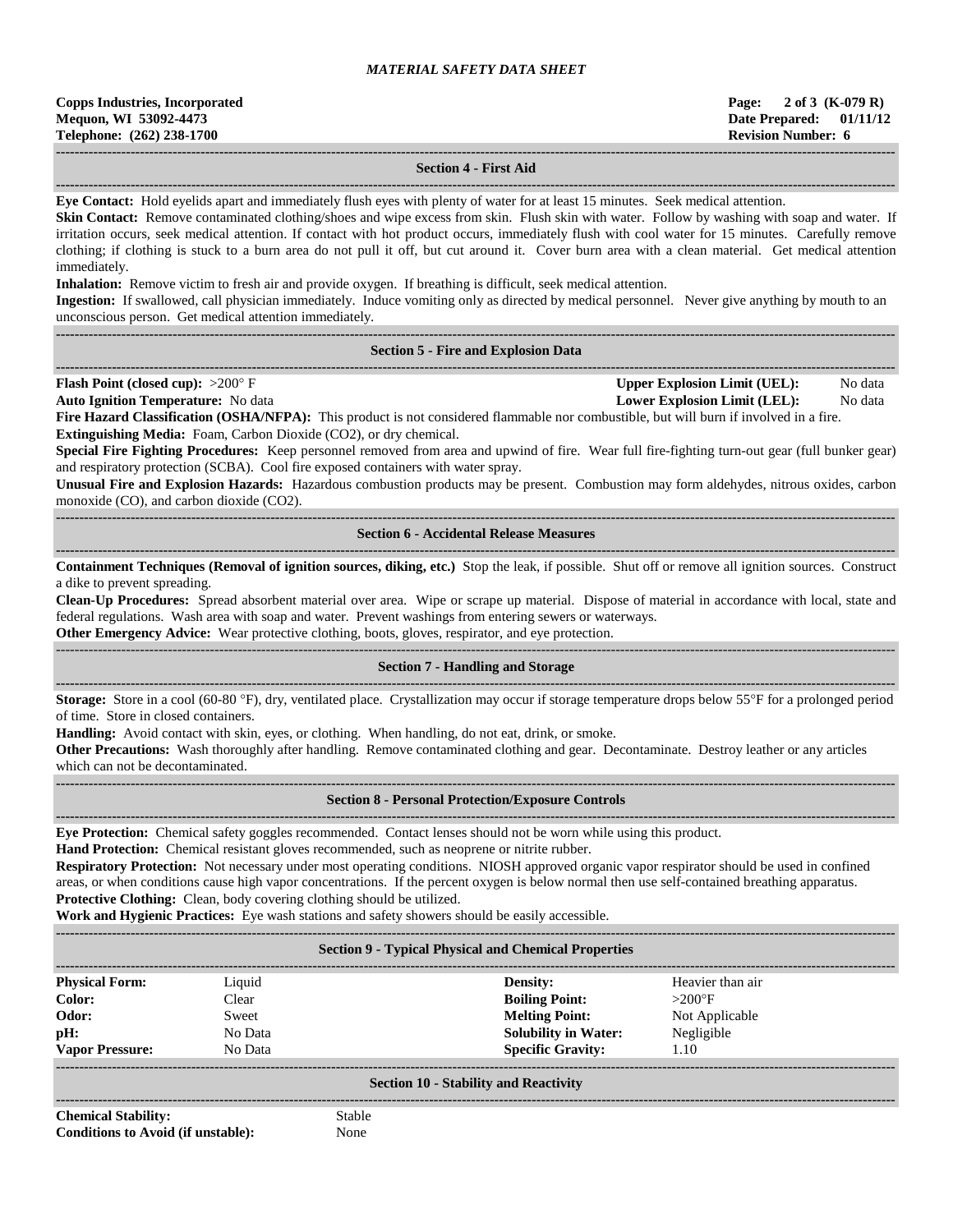| <b>Copps Industries, Incorporated</b><br>Mequon, WI 53092-4473<br>Telephone: (262) 238-1700                                              |                                                                                                                                                                                                                                                                                                                                                                                                                     | Page: 3 of 3 (K-079 R)<br>Date Prepared: 01/11/12<br><b>Revision Number: 6</b>                                                                   |
|------------------------------------------------------------------------------------------------------------------------------------------|---------------------------------------------------------------------------------------------------------------------------------------------------------------------------------------------------------------------------------------------------------------------------------------------------------------------------------------------------------------------------------------------------------------------|--------------------------------------------------------------------------------------------------------------------------------------------------|
|                                                                                                                                          | Section 10 - Stability and Reactivity (con't.)                                                                                                                                                                                                                                                                                                                                                                      |                                                                                                                                                  |
| <b>Incompatibility (Materials to Avoid):</b><br><b>Hazardous Decomposition Products:</b><br><b>Hazardous Polymerization:</b>             | Acids, strong oxidizing agents.<br>None                                                                                                                                                                                                                                                                                                                                                                             | Contact with epoxy hardeners under uncontrolled conditions. May release excess heat and vapors.                                                  |
|                                                                                                                                          | <b>Section 11 - Toxicological Properties</b>                                                                                                                                                                                                                                                                                                                                                                        |                                                                                                                                                  |
| <b>Acute Oral Toxicity (LD50, RAT):</b><br><b>Acute Dermal Toxicity (LD50, RABBIT):</b><br><b>Acute Inhalation Toxicity (LC50, RAT):</b> | No data available.<br>No data available.<br>No data available.                                                                                                                                                                                                                                                                                                                                                      |                                                                                                                                                  |
|                                                                                                                                          | <b>Section 12 - Ecological Information</b>                                                                                                                                                                                                                                                                                                                                                                          |                                                                                                                                                  |
| No data available.                                                                                                                       |                                                                                                                                                                                                                                                                                                                                                                                                                     |                                                                                                                                                  |
|                                                                                                                                          | <b>Section 13 - Disposal Considerations</b>                                                                                                                                                                                                                                                                                                                                                                         |                                                                                                                                                  |
|                                                                                                                                          | state, and federal laws and regulations. The state and local regulations and laws may differ from federal regulations, and laws may change or be<br>reinterpreted. This information only applies to the material as manufactured. Processing, use, or contamination may make the information in<br>appropriate, inaccurate, or incomplete. Responsibility for proper waste disposal is with the owner of the waste. | Waste Disposal: This material does not contain any VOC's (volatile organic compounds). Dispose of material in accordance with applicable, local, |
|                                                                                                                                          | <b>Section 14 - Transport Information</b>                                                                                                                                                                                                                                                                                                                                                                           |                                                                                                                                                  |

| <b>DOT Non-Bulk Shipping Name:</b> | Resin compound - not regulated | UNH:                      | Not regulated                                                  |
|------------------------------------|--------------------------------|---------------------------|----------------------------------------------------------------|
| <b>DOT Bulk Shipping Name:</b>     | Resin compound - not regulated | <b>Packing Group:</b>     | Not regulated                                                  |
| <b>Technical Shipping Name:</b>    | NMFC Item 46030, Class 55      | <b>IMO Shipping Data:</b> | Resin compound - not regulated                                 |
| <b>DOT Hazard Class:</b>           | Not regulated                  |                           | <b>ICAO/IATA Shipping Data:</b> Resin compound - not regulated |
|                                    |                                |                           |                                                                |
|                                    |                                |                           |                                                                |

**Section 15 - Regulatory Information**

## *US FEDERAL REGULATIONS:*

**------------------------------------------------------------------------------------------------------------------------------------------------------------------------------------**

**Toxic Substances Control Act (TSCA):** All components are included in the EPA Toxic Substances Control Act (TSCA) Chemical Substance Inventory or are not required to be listed on the TSCA Inventory.

**OSHA (29CFR1910.1200) Hazard Class(es):** Irritant. Sensitizer

**EPCRA Section 312 (40CFR370) Hazard Classes:** Immediate Health Hazard. Delayed Health Hazard.

**EPCRA Section 313 (40CFR372):** Toxic chemicals above "de minimus" level: None

## *STATE REGULATIONS:*

**California Proposition 65 Substances:** (components known to the State of California to cause cancer and/or reproductive toxicity and subject to warning and discharge requirements under the "Safe Drinking Water and Toxic Enforcement Act of 1986"). None

# *INTERNATIONAL REGULATIONS*

**Canada: WHMIS Hazard Classification: WHMIS Risk Phrases:** Eye or skin irritant. Skin sensitizer. **WHMIS Symbols:** Stylized T

#### **------------------------------------------------------------------------------------------------------------------------------------------------------------------------------------ Section 16 - Other Information ------------------------------------------------------------------------------------------------------------------------------------------------------------------------------------**

*To the best of our knowledge, the information contained herein is accurate. However, neither Copps Industries nor any of its agents assume any liability whatsoever for the accuracy or completeness of the information contained herein. Final determination of suitability of any material is the sole responsibility of the user. All materials may present unknown health hazards and should be used with caution. Although certain hazards are described herein, we cannot guarantee that these are the only hazards which exist.*

**Revision Date:** 01/11/12 **Revised By:** Bill Simek **Replaces Revision Dated:** 01/28/10 **Title:** Lab Manager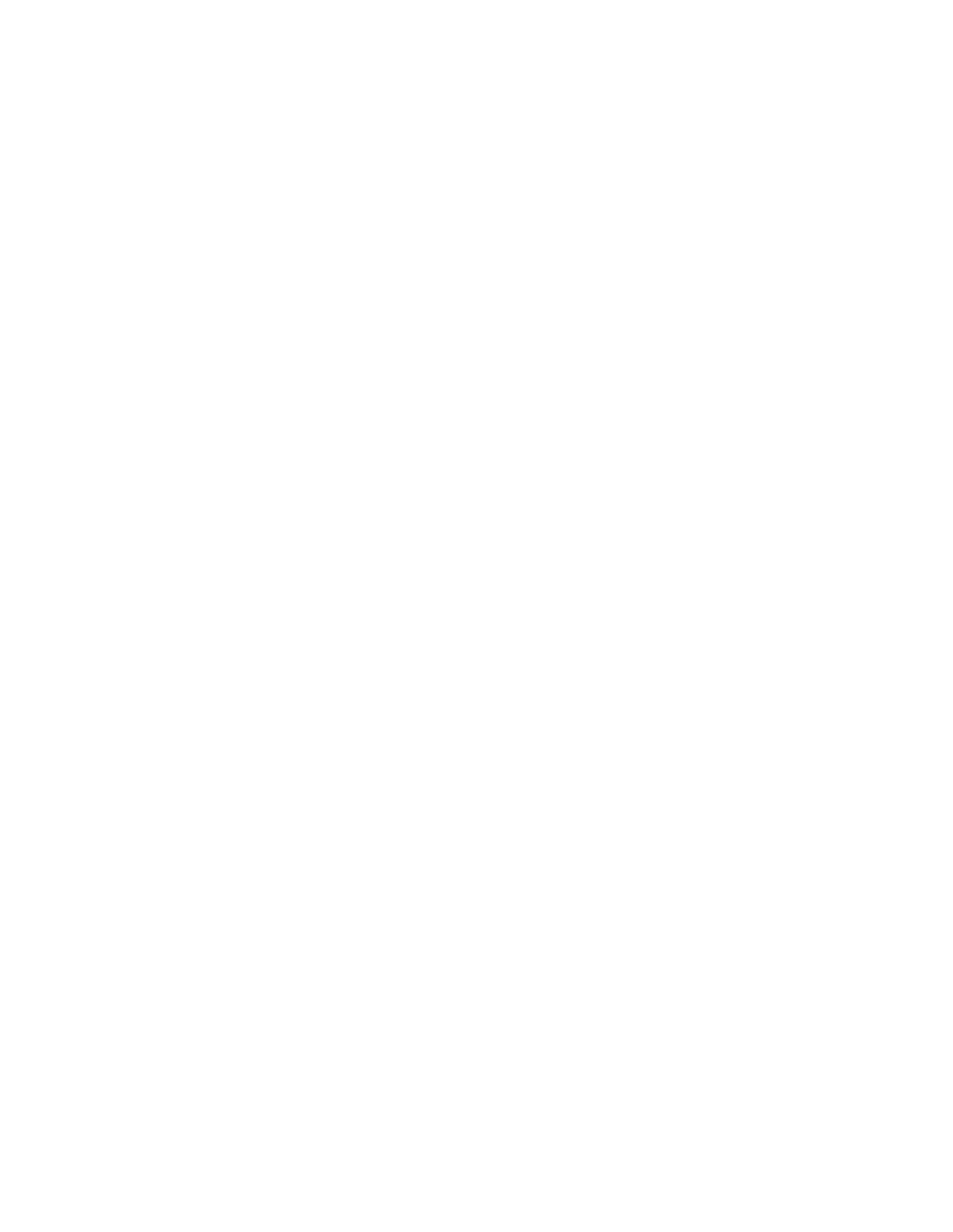**Copps Industries, Incorporated Page: 1 of 3 (K-079 H) 10600 N. Industrial Drive Date Prepared: 01/11/12 Mequon, WI 53092-4473 Revision Number: 7 Telephone: (262) 238-1700**

|                                                                                                              | <b>Section 1 - Material Identification</b> |                                      |            |                                          |            |                    |                            |  |
|--------------------------------------------------------------------------------------------------------------|--------------------------------------------|--------------------------------------|------------|------------------------------------------|------------|--------------------|----------------------------|--|
|                                                                                                              |                                            |                                      |            |                                          |            |                    |                            |  |
| <b>Product Name:</b>                                                                                         |                                            | <b>B-039</b>                         |            |                                          |            |                    |                            |  |
| <b>Product Type:</b>                                                                                         |                                            | Epoxy Hardener                       |            |                                          |            |                    |                            |  |
| <b>Manufacturer:</b><br>Copps Industries, Incorporated<br>10600 N. Industrial Drive<br>Mequon, WI 53092-4473 |                                            |                                      |            |                                          |            |                    |                            |  |
| <b>Telephone Number:</b>                                                                                     |                                            | $(262)$ 238-1700                     |            |                                          |            |                    |                            |  |
| <b>Emergency Number (s):</b>                                                                                 |                                            | $(800)$ 255-3924<br>$(813)$ 248-0585 |            | 24 hrs.<br>24 hrs.                       |            | (Continental U.S.) | (Outside Continental U.S.) |  |
| <b>Revision Notes:</b>                                                                                       |                                            | <b>Annual Updating</b>               |            |                                          |            |                    |                            |  |
|                                                                                                              |                                            |                                      |            | <b>Section 2 - Hazardous Ingredients</b> |            |                    |                            |  |
| $\underline{\#}$<br>wt. $\%$<br>1.<br>>1%                                                                    | <b>Trade Secret</b>                        | <b>CAS Number</b>                    |            | <b>Chemical Name</b><br>Anhydride Blend  |            |                    |                            |  |
| <b>OSHA &amp; ACGIH EXPOSURE LIMITS</b>                                                                      |                                            |                                      |            |                                          |            |                    |                            |  |
|                                                                                                              |                                            | <b>TWA</b>                           |            | <b>STEL</b>                              |            | <b>CEILING</b>     |                            |  |
| <b>OSHA</b>                                                                                                  | ppm                                        | mg/m3<br>N/E                         | ppm<br>N/E | mg/m3<br>N/E                             | ppm        | mg/m3              |                            |  |
| 1.<br><b>ACGIH</b>                                                                                           | N/E<br>N/E                                 | N/E                                  | N/E        | N/E                                      | N/E<br>N/E | N/E<br>N/E         |                            |  |
| $N/E = Not$ Established                                                                                      |                                            |                                      |            |                                          |            |                    |                            |  |
|                                                                                                              | <b>Section 3 - Health Hazards</b>          |                                      |            |                                          |            |                    |                            |  |
|                                                                                                              |                                            |                                      |            |                                          |            |                    |                            |  |
|                                                                                                              |                                            |                                      |            | <b>EMERGENCY OVERVIEW</b>                |            |                    |                            |  |
|                                                                                                              |                                            |                                      |            |                                          |            |                    |                            |  |

| <b>HMIS HEALTH RATING: 2</b>                                                |  | FLAMMARILITY: 1 |  | <b>REACTIVITY:</b> 0 |  |  |
|-----------------------------------------------------------------------------|--|-----------------|--|----------------------|--|--|
| HMIS Hazard Rating \ Least - 0 Slight - 1 Moderate - 2 High - 3 Extreme - 4 |  |                 |  |                      |  |  |

A tan liquid with an amine odor. Moderate skin irritant. Moderate eye irritant. May cause skin sensitization. May cause respiratory sensitization. Can burn in fire, releasing possible hazardous vapors, gases and fumes.

Do not torch or weld on cured epoxy. Hazardous fumes and vapors may be released.

**\*\*\*\*\*\*\*\*\*\*\*\*\*\*\*\*\*\*\*\*\*\*\*\*\*\*\*\*\*\*\*\*\*\*\*\*\*\*\*\*\*\*\*\*\*\*\*\*\*\*\*\*\*\*\*\*\*\*\*\*\*\*\*\*\*\*\*\*\*\*\*\*\*\*\*\*\*\*\*\*\*\*\*\*\*\*\*\*\*\*\*\*\*\*\*\*\*\*\*\*\*\*\*\*\*\*\*\*\*\*\*\*\*\*\*\*\*\***

**Routes of Exposure:** Eye Contact, Skin Contact, Inhalation, Ingestion.

**Health Hazards:** Moderate skin irritant. Moderate eye irritant. May cause skin sensitization. May cause respiratory sensitization.

**Target Organs:** Eyes, Skin, and Respiratory System.

**Signs and Symptoms of Exposure (Acute Effects):** No information found for human overexposure. Based on available animal toxicity data for this product, it is anticipated that this material will produce moderate skin and eye irritation.

**Signs and Symptoms of Exposure (Possible Longer Term Effects):** Upon prolonged contact, possible irreversible damage may be produced. Repeated and prolonged contact may induce skin or lung sensitization. Mists or vapors may be irritating to the respiratory tract.

**Medical Conditions Generally Aggravated by Exposure:** Asthma, chronic respiratory disease (e.g. Bronchitis, emphysema). Eye disease, skin disorders and allergies.

**Carcinogens under OSHA, ACGIH, NTP, IARC, other:** This product contains no carcinogens in concentrations of 0.1 percent or greater.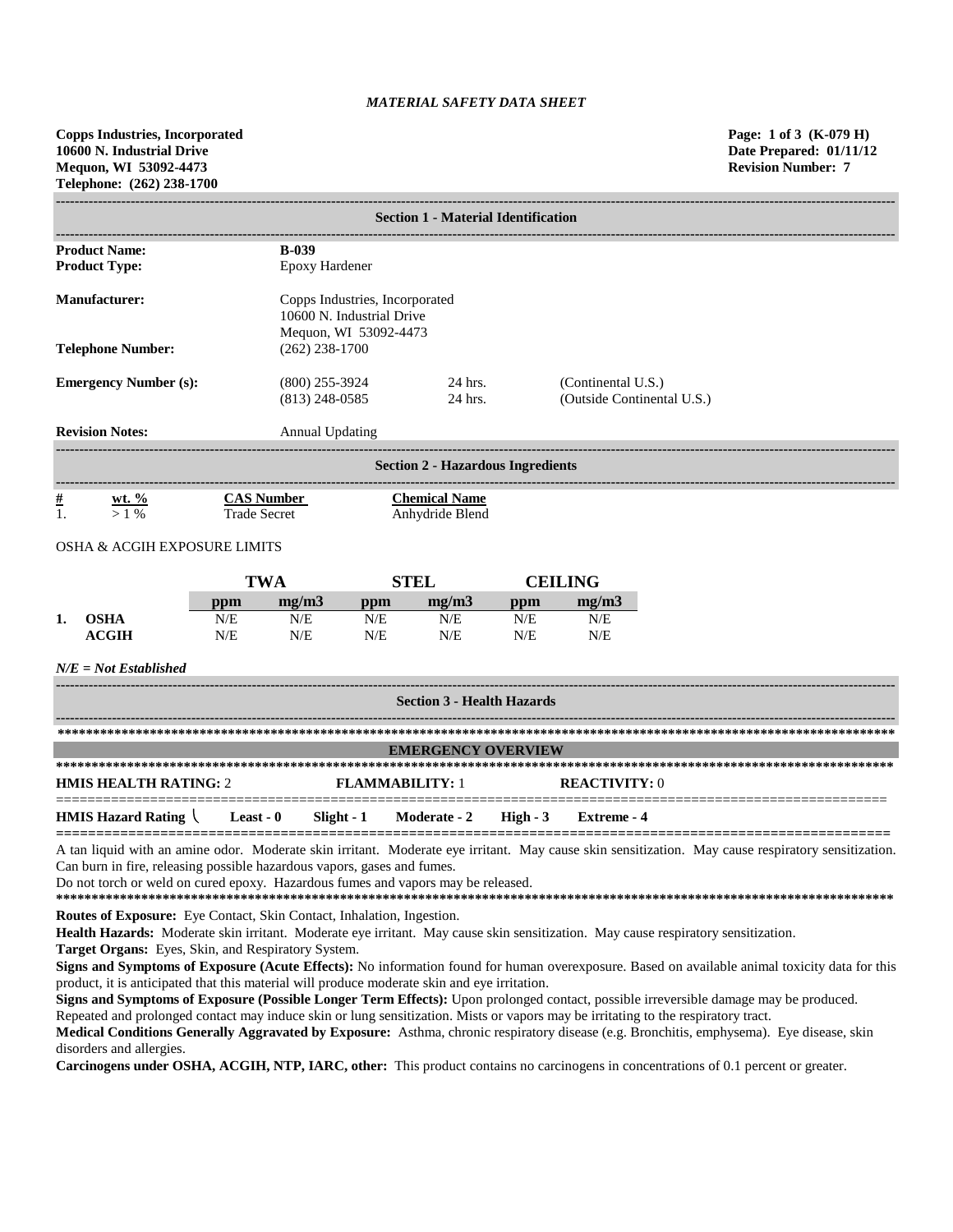**Copps Industries, Incorporated 10600 N. Industrial Drive Page: 2 of 3 (K-079 H) Mequon, WI 53092-4473 Date Prepared: 01/11/12 Telephone: (262) 238-1700 Revision Number: 7 ------------------------------------------------------------------------------------------------------------------------------------------------------------------------------------**

 $-1\leq i\leq n-1\leq n-1\leq n-1\leq n-1\leq n-1\leq n-1\leq n-1\leq n-1\leq n-1\leq n-1\leq n-1\leq n-1\leq n-1\leq n-1\leq n-1\leq n-1\leq n-1\leq n-1\leq n-1\leq n-1\leq n-1\leq n-1\leq n-1\leq n-1\leq n-1\leq n-1\leq n-1\leq n-1\leq n-1\leq n-1\leq n-1\leq n-1\leq n-1\leq n-1\leq n-1\leq n$ 

## **Section 4 - First Aid**

**------------------------------------------------------------------------------------------------------------------------------------------------------------------------------------**

**Eye Contact:** Hold eyelids apart and immediately flush eyes with plenty of water for at least 15 minutes. Seek medical attention.

**Skin Contact:** Remove contaminated clothing/shoes and wipe excess from skin. Immediately flush affected area with water for at least 15 minutes. Cover the affected area with a sterile dressing or clean sheeting and seek medical attention immediately. DO NOT APPLY GREASES OR OINTMENTS. Control shock if present.

**Inhalation:** Remove victim to fresh air and provide oxygen. If breathing is difficult, seek medical attention.

**Ingestion:** In the event of ingestion, administer 3-4 glasses of milk or water. DO NOT INDUCE VOMITING. Seek medical attention immediately. **------------------------------------------------------------------------------------------------------------------------------------------------------------------------------------**

#### **Section 5 - Fire and Explosion Data**

**------------------------------------------------------------------------------------------------------------------------------------------------------------------------------------ Flash Point (closed cup):**  $> 200 \text{ °F}$  **Lower Explosion Limit (LEL):** No data **Upper Explosion Limit (UEL):** No data **Auto Ignition Temperature:** No data

**Fire Hazard Classification (OSHA/NFPA):** This product is considered neither flammable nor combustible, but will burn if involved in a fire. **Extinguishing Media:** Foam, Carbon Dioxide (CO2), or dry chemical.

**Special Fire Fighting Procedures:** Keep personnel removed from area and upwind of fire. Wear full fire-fighting turnout gear (full bunker gear) and respiratory protection (SCBA). Cool fire exposed containers with water spray.

**Unusual Fire and Explosion Hazards:** Hazardous combustion products may be present. Combustion may form aldehydes, nitrous oxides, carbon monoxide (CO), and carbon dioxide (CO2).

## **Section 6 - Accidental Release Measures**

**------------------------------------------------------------------------------------------------------------------------------------------------------------------------------------ Containment Techniques (Removal of ignition sources, diking etc.)** Reduce vapor spreading with a water spray. Stop the leak, if possible. Shut off or remove all ignition sources. Construct a dike to prevent spreading.

**Clean-Up Procedures:** Spread absorbent material over area. Transfer to containers by suction. For large spills, recover spilled material with a vacuum truck. Dispose of material in accordance with local, state and federal regulations. Wash area with soap and water. Prevent washings from entering sewers or waterways.

**Other Emergency Advice:** Wear protective clothing, boots, gloves, respirator, and eye protection.

#### **------------------------------------------------------------------------------------------------------------------------------------------------------------------------------------ Section 7 - Handling and Storage**

**------------------------------------------------------------------------------------------------------------------------------------------------------------------------------------**

**Storage:** Store in a warm (60-80 °F), dry ventilated place. Store in closed containers.

**Handling:** Avoid breathing of vapors. Handle in well-ventilated workspace. Avoid contact with skin, eyes, or clothing. When handling, do not eat, drink, or smoke.

**Other Precautions:** Emergency showers and eye wash stations should be readily accessible. Wash thoroughly after handling. Remove contaminated clothing and gear. Decontaminate. Destroy leather or any articles, which can not be decontaminated. **------------------------------------------------------------------------------------------------------------------------------------------------------------------------------------**

## **Section 8 - Personal Protection/Exposure Controls**

**------------------------------------------------------------------------------------------------------------------------------------------------------------------------------------**

**Eye Protection:** Full-face shield with chemical safety goggles. Contact lenses should not be worn while using this product.

**Hand Protection:** Neoprene rubber gloves. Cuffed butyl rubber gloves. Nitrile rubber gloves.

**Respiratory Protection:** Not necessary under most operating conditions. NIOSH approved organic vapor respirator should be used in confined areas, or when conditions cause high vapor concentrations. If the percent oxygen is below normal then use self-contained breathing apparatus. **Protective Clothing:** Impervious clothing. Slickersuit. Rubber boots. Full rubber suit (rain gear). Butyl or latex protective clothing.

**Work and Hygienic Practices:** Eye wash stations and safety showers should be easily accessible.

**------------------------------------------------------------------------------------------------------------------------------------------------------------------------------------**

| <b>Section 9 - Typical Physical and Chemical Properties</b> |         |                             |                  |  |  |  |
|-------------------------------------------------------------|---------|-----------------------------|------------------|--|--|--|
| <b>Physical Form:</b>                                       | Liquid  | <b>Vapor Density:</b>       | Heavier than air |  |  |  |
| Color:                                                      | Tan     | <b>Boiling Point:</b>       | No Data          |  |  |  |
| Odor:                                                       | Amine   | <b>Melting Point:</b>       | Not applicable   |  |  |  |
| pH:                                                         | No Data | <b>Solubility in Water:</b> | Negligible       |  |  |  |
| <b>Vapor Pressure:</b>                                      | No Data | <b>Specific Gravity:</b>    | 1.404            |  |  |  |
|                                                             |         |                             |                  |  |  |  |

**Section 10 - Stability and Reactivity ------------------------------------------------------------------------------------------------------------------------------------------------------------------------------------**

**Chemical Stability:** Stable **Conditions to Avoid (if stable):** Moisture **Incompatibility (Materials to Avoid):** Bases, strong oxidizing agents. **Hazardous Decomposition Products:** None